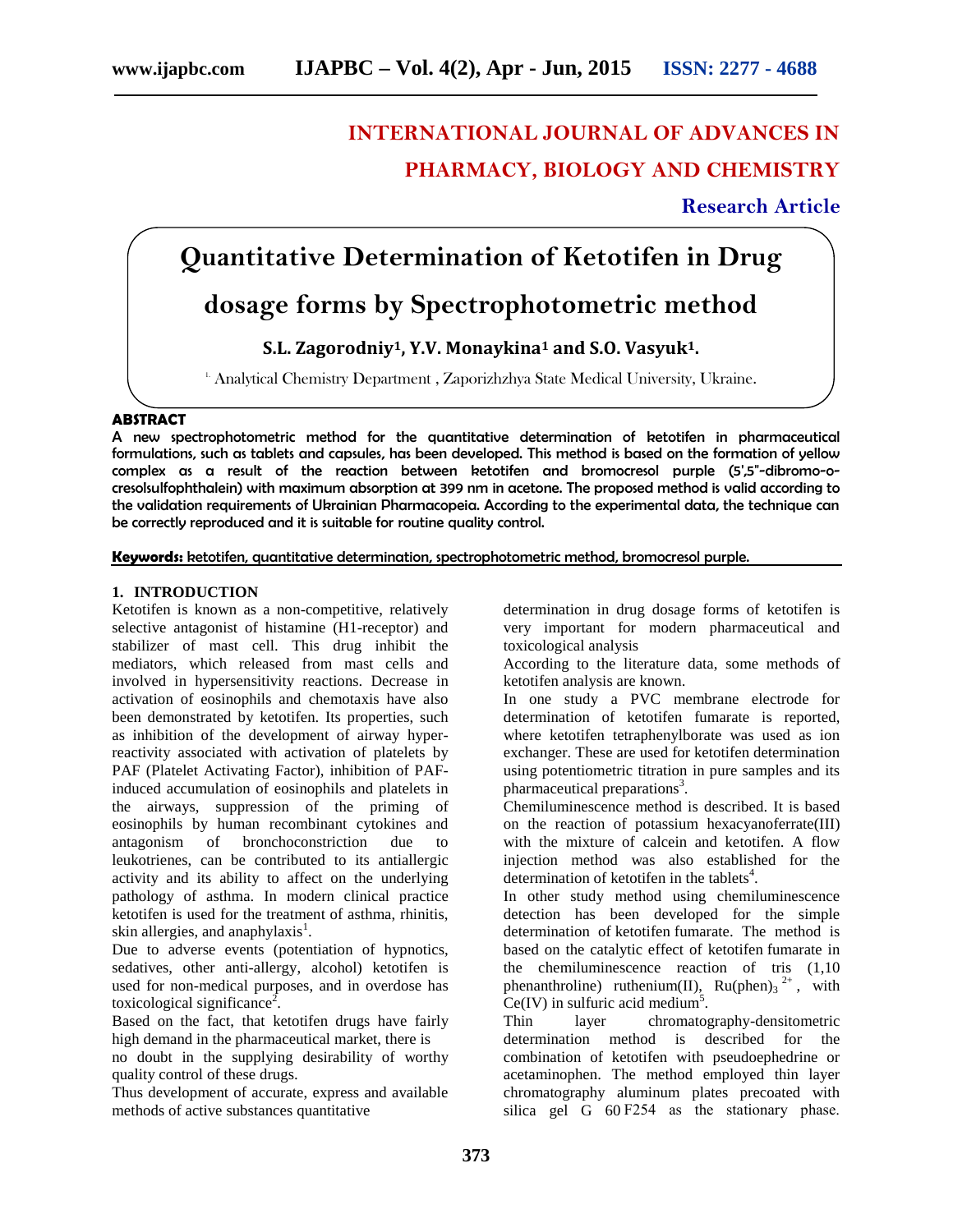Spectrodensitometric scanning integration was performed at 218 and 251 nm respectively<sup>6</sup>.

Another densitometric method for the determination of ketotifen hydrogen fumarate known<sup>7</sup>. Maximum yello wavelenghts were 228 nm. It has been successfully applied to the analysis of substances and pharmaceuticals.

The methods of ketotifen analysis based on the reaction of the ketotifen with methyl orange to give ternary complexes are known. These complexes are readily extracted with organic solvent and absorbance was measured at 588 nm<sup>8</sup>.

In the present investigation we report the development of accurate, reproducible and sensitive spectrophotometric method based on the formation of ion-association complexes of ketotifen with bromocresol purple (BCP) in acetone. No interference of common excipients was observed in the assay of ketotifen in pharmaceutical formulations.

#### **2. RESEARCH MATERIALS AND METHODS** *2.1. Reagents*

All chemicals of analytical or pharmaceutical grade were used throughout. Pure ketotifen fumarat substance was obtained from "Zdorovie" Pharmaceutical company's laboratory, Ukraine. BCP and acetone were obtained from «Macrochim», Ukraine. The dosage forms of ketotifen were obtained: from different firms - «Ketotifen-LCh» pills 1.0 mg from JSC «Lekchim-Kharkov», Ukraine, series 90613; «Ketotifen-Sopharma» pills 1.0 mg from JSC «Sopharma», Bulgaria, series 5010514; «Ketotifen» pills 1.0 mg from Ltd. «SI «GNCLS», Ukraine, series 121114; «Ketotifen-V» capsules 1.0 mg dosage forms JSC «Monpharm», Ukraine, series 11212.

# *2.2. Solutions*

Pure ketotifen fumarat (equivalent 5 mg of ketotifen) was accurately weighed and transferred into a 100 ml calibrated flask, dissolved in acetone and diluted to the mark with acetone. The solution is stable at room temperature.

0.15% solution of BCP was prepared in acetone.

### *2.3. Apparatus*

Analytic Jena UV-visible spectrophotometer model Specord 200 with 1 cm matched quartz cells was used for the absorbance measurements. The samples weighting were made with Kern electronic scales ABT-120-5DM.

## *2.4. Assay procedure*

The aliquots of the solution containing 0.05-0.15 mg of ketotifen were transferred into a series of 10 ml calibrated flasks. 1 ml of BCP was added to each of

the calibrated flasks and diluted to the mark with acetone. The contents were shaken well and left at room temperature for a minute. The absorbance of the yellow colored species was measured at 399 nm, against corresponding reagent blank. A calibration graph was plotted.

# *2.5. Assay procedure for dosage forms*

Twenty tablets were weighed and powdered. An amount of the powder equivalent to 0.6-1.9 mg of ketotifen was weighed into a 25 ml volumetric flask, 20 ml of acetone was added and shaken thoroughly for about 15–20 min. The content was diluted to the mark with acetone, mixed well and filtered through a filter paper to remove the insoluble matter. 2 ml of the filtrate was used for analysis using the procedure given above. The active substance content was calculated using the standard formulas $\degree$ .

# **3. Results and discussion**

### *3.1. Absorption spectra*

Ketotifen reacts with BCP in acetone to give a soluble yellow coloured ion-association complex which exhibits an absorption maximum at 399 nm. Presumably the ion-pair complex is formed due to ketotifen excess electron density on the nitrogen atom and BCP donor proton. Under the experimental conditions, the reagent blank showed negligible absorbance as shown in Fig. 1.

### *3.2. Optimum reaction conditions*

The optimum reaction conditions for quantitative determination of the ion-pair complex were established via a number of preliminary experiments. The optimum volume of the reagent was studied. It was observed that 1 ml of 0.15% of BCP was necessary for maximum colour development of the complex. When choosing a solvent the solubility of ketotifen, BCP and maximum absorbance values were taken into account. There was no appreciable change in absorbance of the product when the reactants addition order varied. Absorbance of the complex was found to be stable for more than 5 h. The temperature and time regimes in this case did not require correction because the reaction proceeds rapidly at room temperature. In optimal conditions Beer's law was obeyed in the concentration range of 5  $-15 \mu g$  ml<sup>-1</sup>, detection limit is 0.74  $\mu g$  ml<sup>-19</sup>.

*3.3.Determination of some validation characteristics* According to requirements of Ukrainian Pharmacopoeia the following validation characteristics as precision, linearity, accuracy and robustness were determined $10$ .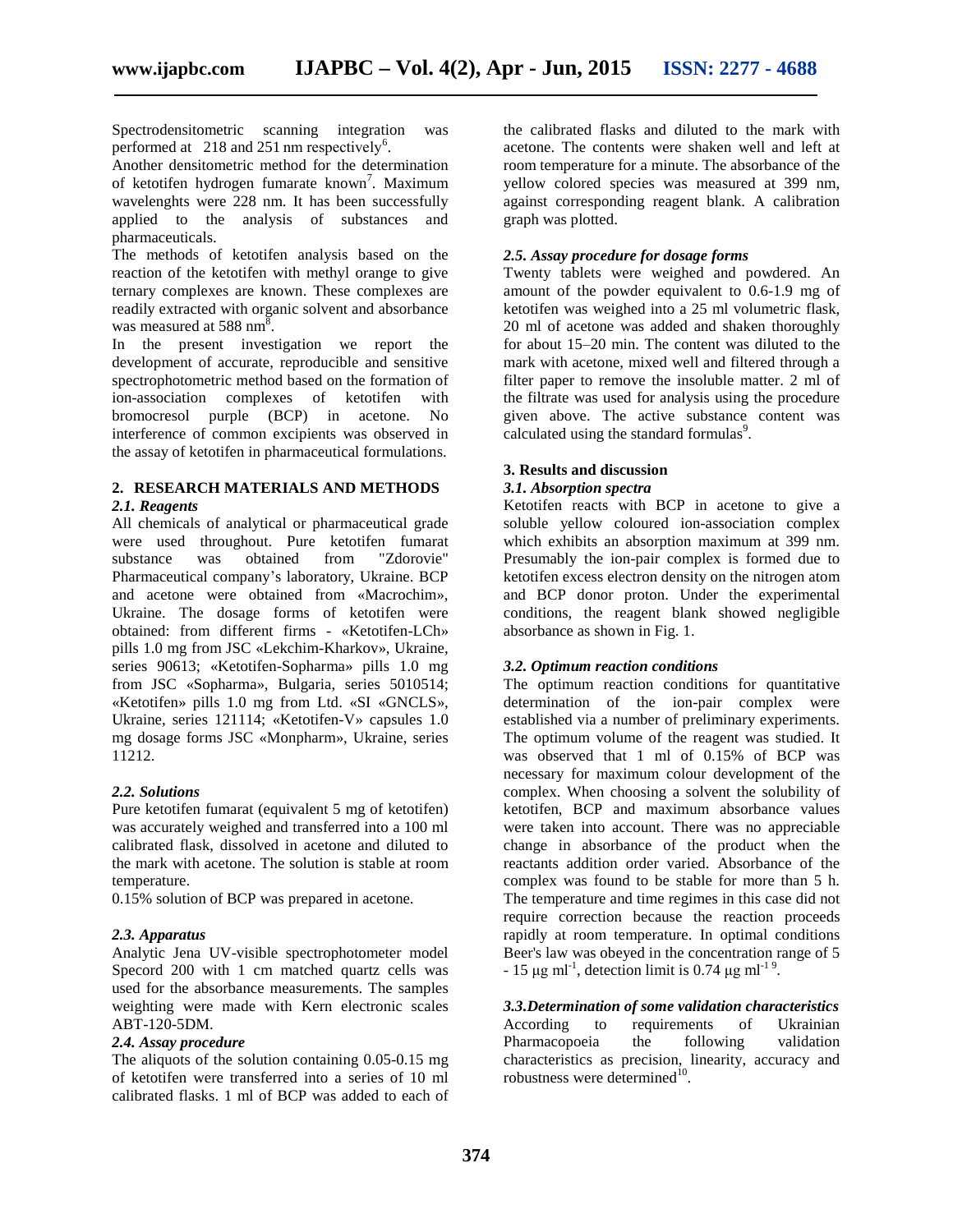*Linearity.* Calibration graph was constructed by measuring the absorbance at seven concentration levels which showed linear response of absorbance in relation to concentration of ketotifen over the range of 5 - 15  $\mu$ g ml<sup>-1</sup>. The resulting dependence (Fig. 2) is described by linear regression equation  $y=0.8024x$ -0.0183, the correlation coefficient  $r$  and the residual standard deviation *Sr*, calculated by the method of the minimal squares, are 0.9998 and 0.0079 respectively.

*Precision.* Precision was determined from ketotifen samples at three different concentrations in the calibration range in three replicates. The relative standard deviation (RSD) was found to be between 1.06 and 1.56% for the dosage forms under study. The data is summarized in Table 1.

*Accuracy.* Accuracy was set for the drug dosage forms using standard addition method and suggested

the high accuracy of the proposed method. Recoveries were found to be between 99.52 and 100.82% (Table 2).

#### **4. CONCLUSION**

The proposed method for ketotifen determination has many advantages due to its rapidity, lower cost, instrumental simplicity and sensitivity. Unlike the gas chromatographic and HPLC procedures, the instrument is simple and is not of high cost. The reagents utilised in the proposed method are cheaper, readily available and the procedures do not involve any critical reaction conditions or tedious sample preparation. The wide applicability of the new procedure for routine quality control is well established by the assay of ketotifen in pure form, as well as in pharmaceutical preparations.

**Table 1 Precision determination results for ketotifen dosage forms.**

|                                                                            |             |                      | $\tilde{}$ |                  |        |
|----------------------------------------------------------------------------|-------------|----------------------|------------|------------------|--------|
| Drug dosage form                                                           | $X_{(n=9)}$ | S                    | RSD%       | $\Delta_{\rm x}$ | $As\%$ |
| 1.0<br>(JSC «Lekchim-<br>«Ketotifen-LCh» pills<br>mg<br>Kharkov», Ukraine) | 1.032       | $1.20 \cdot 10^{-2}$ | 1.16       | 2.17             | 3.20   |
| «Ketotifen-Sopharma» pills 1.0 mg (JSC «Sopharma»,<br>Bulgaria)            | 1.035       | $1.60 \cdot 10^{-2}$ | 1.56       | 2.87             | 3.20   |
| «Ketotifen»<br>pills $1.0$<br>(Ltd. «SI<br>«GNCLS».<br>mg<br>Ukraine)      | 0.987       | $1.16 \cdot 10^{-2}$ | 1.17       | 2.20             | 3.20   |
| «Ketotifen-V» capsules 1.0 mg (JSC «Monpharm»,<br>Ukraine)                 | 1.005       | $1.06 \cdot 10^{-2}$ | 1.06       | 1.96             | 3.20   |

| rapie 2                                                           |           |      |            |                       |         |  |  |  |
|-------------------------------------------------------------------|-----------|------|------------|-----------------------|---------|--|--|--|
| Accuracy determination results for ketotifen dosage forms.        |           |      |            |                       |         |  |  |  |
| Drug dosage form                                                  | $Z$ (n=9) | RSD% | $\Delta Z$ | $\Delta Z / \sqrt{n}$ | $Z-100$ |  |  |  |
| «Ketotifen-LCh» pills 1.0 mg (JSC «Lekchim-<br>Kharkov», Ukraine) | 99.52     | 1.93 | 3.55       | 1.18                  | 0.48    |  |  |  |
| «Ketotifen-Sopharma» pills 1.0 mg (JSC «Sopharma»,<br>Bulgaria)   | 100.82    | 4.46 | 8.37       | 2.79                  | 0.82    |  |  |  |
| «Ketotifen» pills 1.0 mg (Ltd. «SI «GNCLS»,<br>Ukraine)           | 100.69    | 2.50 | 4.66       | 1.55                  | 0.96    |  |  |  |
| «Ketotifen-V» capsules 1.0 mg (JSC «Monpharm»,<br>Ukraine)        | 100.35    | 4.71 | 8.75       | 2.92                  | 0.35    |  |  |  |

**Table 2**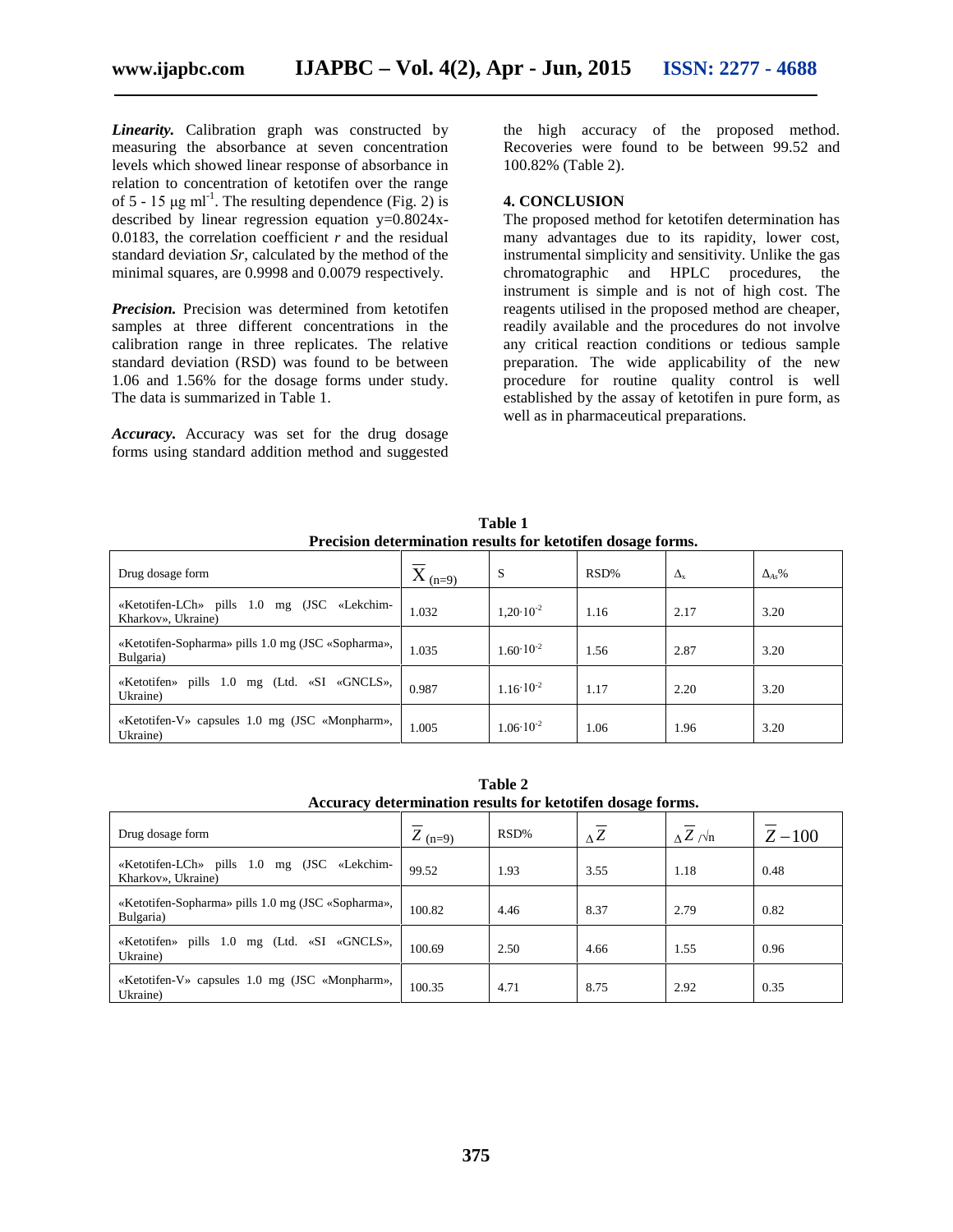

**Absorption of (1) ketotifen, (2) BCP and (3) their reaction product.**



**Fig. 2 Linear correlation between absorbance and concentration of ketotifen.**

### **REFERENCES**

- 1. Kovalenko V.N., Viktorova A.P. Compendium 2012 - drugs. Morion, Kiev, 2014, 1-1408.
- 2. Thomas S.H.L. Antihistamine poisoning. Medicine 2012; 40(3):109-110.
- 3. Khater M.M., Issa Y.M., Mohammed S.H. Flow injection determination of ketotifen fumarate using PVC membrane selective electrodes. Bioelectrochemistry 2009; 77(1):53-59.